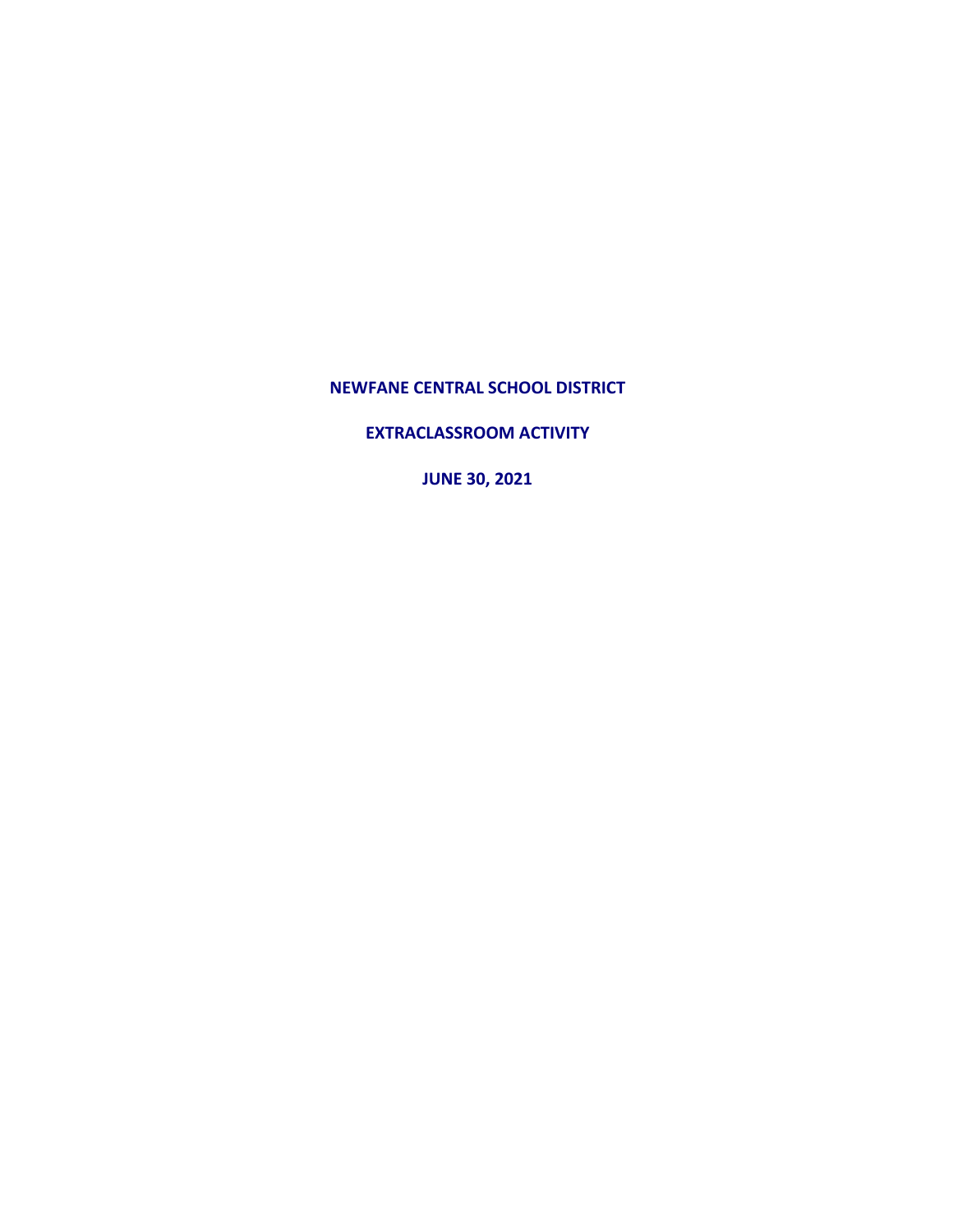

Cyclorama Building | 369 Franklin Street | Buffalo, NY 14202

CERTIFIED PUBLIC ACCOUNTANTS

p:716.856.3300 | f:716.856.2524 | www.LumsdenCPA.com

### **INDEPENDENT AUDITORS' REPORT**

The Board of Education Newfane Central School District

We have audited the accompanying schedule of additions and deductions of Newfane Central School District (the District) Extraclassroom Activity for the year ended June 30, 2021, and the related notes to the schedule.

#### **Management's Responsibility for the Schedule**

Management is responsible for the preparation and fair presentation of this schedule in accordance with accounting principles generally accepted in the United States of America; this includes the design, implementation, and maintenance of internal control relevant to the preparation and fair presentation of the schedule that is free from material misstatement, whether due to fraud or error.

#### **Auditors' Responsibility**

Our responsibility is to express an opinion on the schedule based on our audit. We conducted our audit in accordance with auditing standards generally accepted in the United States of America. Those standards require that we plan and perform the audit to obtain reasonable assurance about whether the schedule is free from material misstatement.

An audit involves performing procedures to obtain audit evidence about the amounts and disclosures in the schedule. The procedures selected depend on the auditors' judgment, including the assessment of the risks of material misstatement of the schedule, whether due to fraud or error. In making those risk assessments, the auditor considers internal control relevant to the entity's preparation and fair presentation of the schedule in order to design audit procedures that are appropriate in the circumstances, but not for the purpose of expressing an opinion on the effectiveness of the entity's internal control. Accordingly, we express no such opinion. An audit also includes evaluating the appropriateness of accounting policies used and the reasonableness of significant accounting estimates made by management, as well as evaluating the overall presentation of the schedule.

We believe that the audit evidence we have obtained is sufficient and appropriate to provide a basis for our qualified audit opinion.

#### **Basis for Qualified Opinion**

Certain accounting records of Newfane Central School District Extraclassroom Activity accounts were not adequate for us to form an opinion regarding the completeness of additions in the accompanying schedule stated at \$36,366.

#### **Qualified Opinion**

In our opinion, except for the possible effects of the matter discussed in the Basis for Qualified Opinion paragraph, the schedule referred to in the first paragraph presents fairly, in all material respects, the additions and deductions of Newfane Central School District Extraclassroom Activity for the year ended June 30, 2021, in accordance with accounting principles generally accepted in the United States of America.

finneden & McCormick, 220

September 21, 2021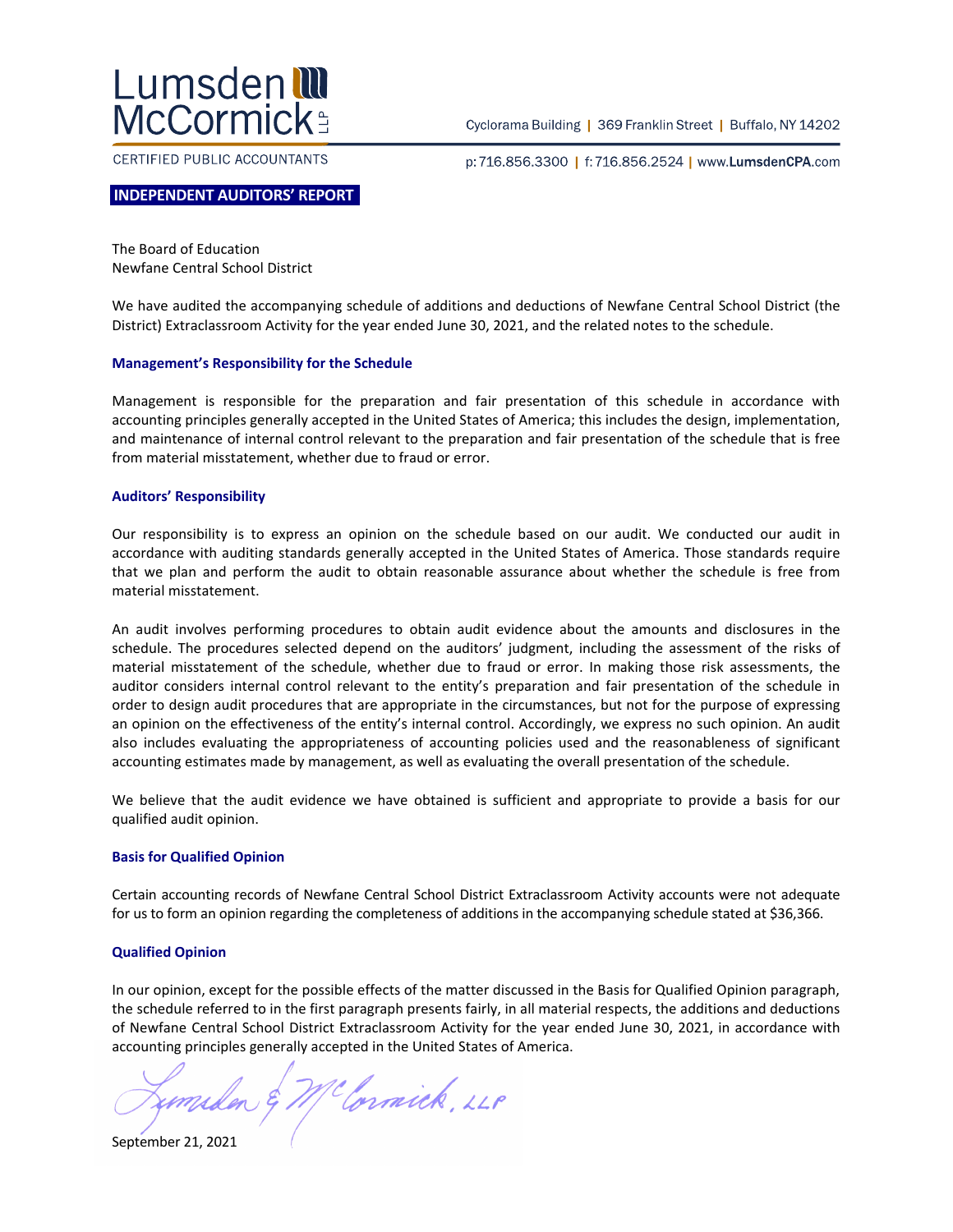## NEWFANE CENTRAL SCHOOL DISTRICT EXTRACLASSROOM ACTIVITY

## **Schedule of Additions and Deductions**

## For the year ended June 30, 2021

|                                         | July 1, 2020 |    | Additions | Deductions   | June 30, 2021 |
|-----------------------------------------|--------------|----|-----------|--------------|---------------|
| Class Clubs:                            |              |    |           |              |               |
| 2021                                    |              |    |           |              |               |
|                                         | \$<br>3.329  | Ŝ. | 2,257     | 5,586<br>Ŝ.  | -Ś            |
| 2022                                    | 2,111        |    | 3,907     | 3,009        | 3,009         |
| 2023                                    | 1,720        |    | 203       |              | 1,923         |
| 2024                                    |              |    | 3,143     | 1,339        | 1,804         |
| <b>Band Club</b>                        | 8,816        |    | 401       | 178          | 9,039         |
| DC Trip Club - Middle School            | 820          |    | 11        | 831          |               |
| Drama Club - High School                | 1,388        |    |           |              | 1,388         |
| <b>Green Team Club</b>                  | 1,420        |    |           | 643          | 777           |
| Honor Society Club - High School        | 667          |    |           | 385          | 282           |
| Honor Society Club - Middle School      | 610          |    | 31        | 212          | 429           |
| Jazz Band Club                          | 769          |    |           |              | 769           |
| Model UN Club                           | 806          |    | 1,508     | 1,470        | 844           |
| Music Department Student A Club         | 11,074       |    |           | 1,108        | 9,966         |
| <b>Peer Mediation Club</b>              | 436          |    |           |              | 436           |
| <b>Red Dragons</b>                      | 339          |    |           |              | 339           |
| <b>Red Hawks</b>                        | 427          |    |           | 254          | 173           |
| Science Club - High School              | 216          |    |           |              | 216           |
| Science Club - Middle School            | 1,548        |    |           |              | 1,548         |
| Student Senate Club - High School       | 6,965        |    | 160       | 535          | 6,590         |
| Student Senate Club - Middle School     | 3,296        |    | 2,499     | 291          | 5,504         |
| Student Senate Club - Elementary School | 19,011       |    | 14,107    | 27,492       | 5,626         |
| <b>Talent Show</b>                      | 643          |    |           |              | 643           |
| Varsity Club                            | 13,084       |    | 3,021     | 4,724        | 11,381        |
| Yearbook Club - High School             | 15,620       |    | 4,297     | 1,420        | 18,497        |
| Yearbook Club - Middle School           | 37           |    | 722       | 21           | 738           |
| Yearbook Club - Elementary School       | 1,689        |    | 99        | 1,705        | 83            |
|                                         | \$<br>96,841 | \$ | 36,366    | \$<br>51,203 | \$<br>82,004  |